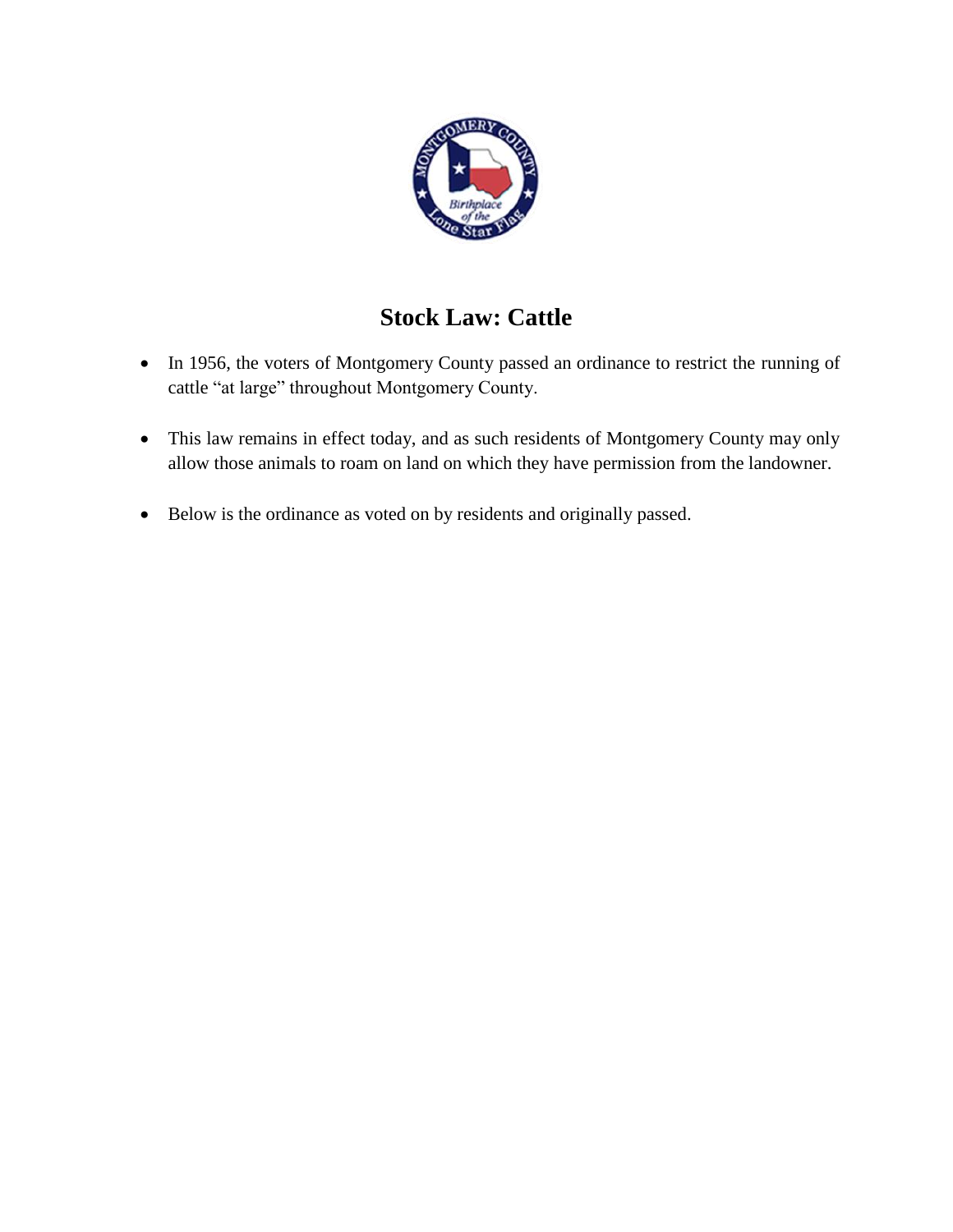## **ORDER DECLARING RESULTS**

### STATE OF TEXAS  $\S$ COUNTY OF MONTGOMERY §

On this the  $17<sup>th</sup>$  day of <u>December</u>, 1956, came on to be considered before W. S. Weisinger, County Judge, of Montgomery County, Texas, W. T. Hooper, County Clerk of Montgomery County, Texas, and C. R. McDaniel, Justice of the Peace of Precinct No. 7 of Montgomery County, said parties hereinafter called Election Board, the returns of an election held in said county on the  $15<sup>th</sup>$  day of December, 1956, to determine whether or not cattle shall be permitted to run at large in said county.

It appearing to said Election Board that said election was duly and legally held and that notice of said election was duly and legally given.

It further appearing to said Election Board that the returns of said election have been duly and legally made.

It is, therefore, found and declared and so ordered by said Election Board that there were cast at said election 3286 valid and legal votes, of which number there were cast:

It is, therefore, found, declared and so ordered by said Election Board that a majority of the freeholders and qualified voters in said County voting at said election voted  $\text{For}^1$  said proposition.

This order shall be duly recorded in the Minutes of the Commissioners Court of this county as required by Article 6961 of the Revised Civil Statutes of the State of Texas.

 $\overline{\phantom{a}}$ 

 $<sup>1</sup>$  Insert "for" if election carried. Insert "against" if election failed.</sup>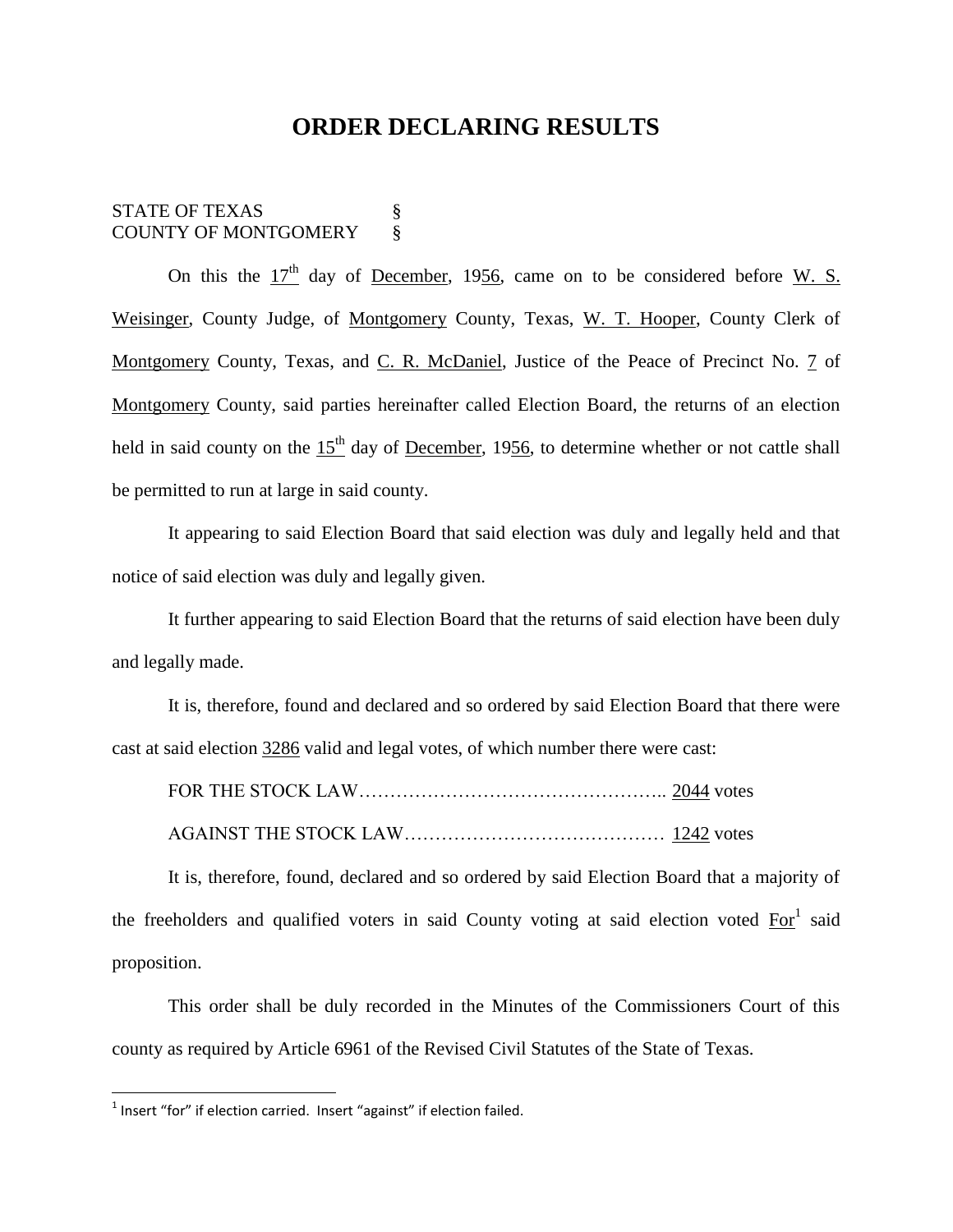The above order being read, it is moved and seconded that same do pass. Thereupon the question being called for, the following members of the Board voted AYE: W. S. Weisinger, W. T. Hooper, C. R. McDaniel, and the following voted NO: None.

PASSED, APPROVED AND ADOPTED this the  $17<sup>th</sup>$  day of <u>December</u>, 1956.

\_\_\_\_\_\_\_\_\_\_\_\_\_\_\_\_\_\_\_\_\_\_\_\_\_\_\_\_\_\_\_\_\_\_\_\_ County Judge, Montgomery County, Texas

\_\_\_\_\_\_\_\_\_\_\_\_\_\_\_\_\_\_\_\_\_\_\_\_\_\_\_\_\_\_\_\_\_\_\_\_ County Clerk, Montgomery County, Texas

Justice of the Peace, Precinct No. 7, Montgomery County, Texas

\_\_\_\_\_\_\_\_\_\_\_\_\_\_\_\_\_\_\_\_\_\_\_\_\_\_\_\_\_\_\_\_\_\_\_\_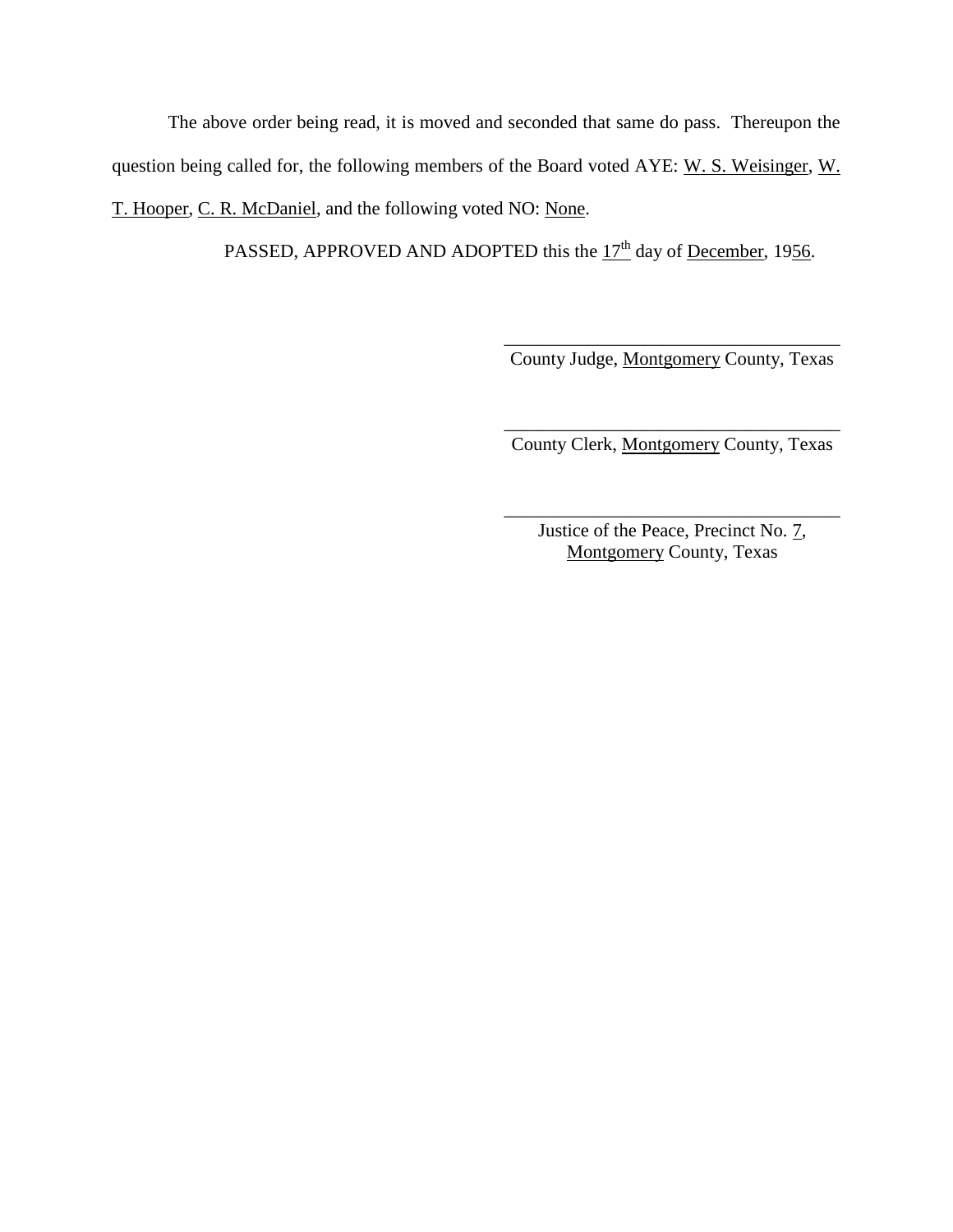## **PROCLAMATION**

#### STATE OF TEXAS  $\S$ COUNTY OF MONTGOMERY §

Whereas, an election was duly and legally held in Montgomery County, Texas, on the  $15<sup>th</sup>$  day of <u>December</u>, 1956, to determine whether or not cattle shall be permitted to run at large in said County; and

Whereas the returns of said election were duly and legally made and on the  $17<sup>th</sup>$  day of December, 1956, the Election Board considered the several returns and canvassed the same and by order duly entered declared that a majority of the freeholders and qualified voters in said County, voting at said election, voted for said proposition;

Now, therefore, I, W. S. Weisinger, in my capacity as County Judge of Montgomery County, Texas, do hereby issue this proclamation declaring the result of said election.

That as found and declared by the above mentioned order of the Election Board there were cast at said election 3286 valid and legal votes, of which number 2044 votes were cast "FOR THE STOCK LAW" and 1242 votes were cast "AGAINST THE STOCK LAW."

I hereby find and declare that a majority of the freeholders and qualified voters in said County, voting at said election, voted for said proposition and that after the expiration of thirty days from the issuance of this proclamation it shall be unlawful to permit call to run at large in this county.

A copy of this proclamation shall be posted at the courthouse door of this county as provided by law.

ORDERED AND ISSUED, this the  $17<sup>th</sup>$  day of <u>December</u>, 1956.